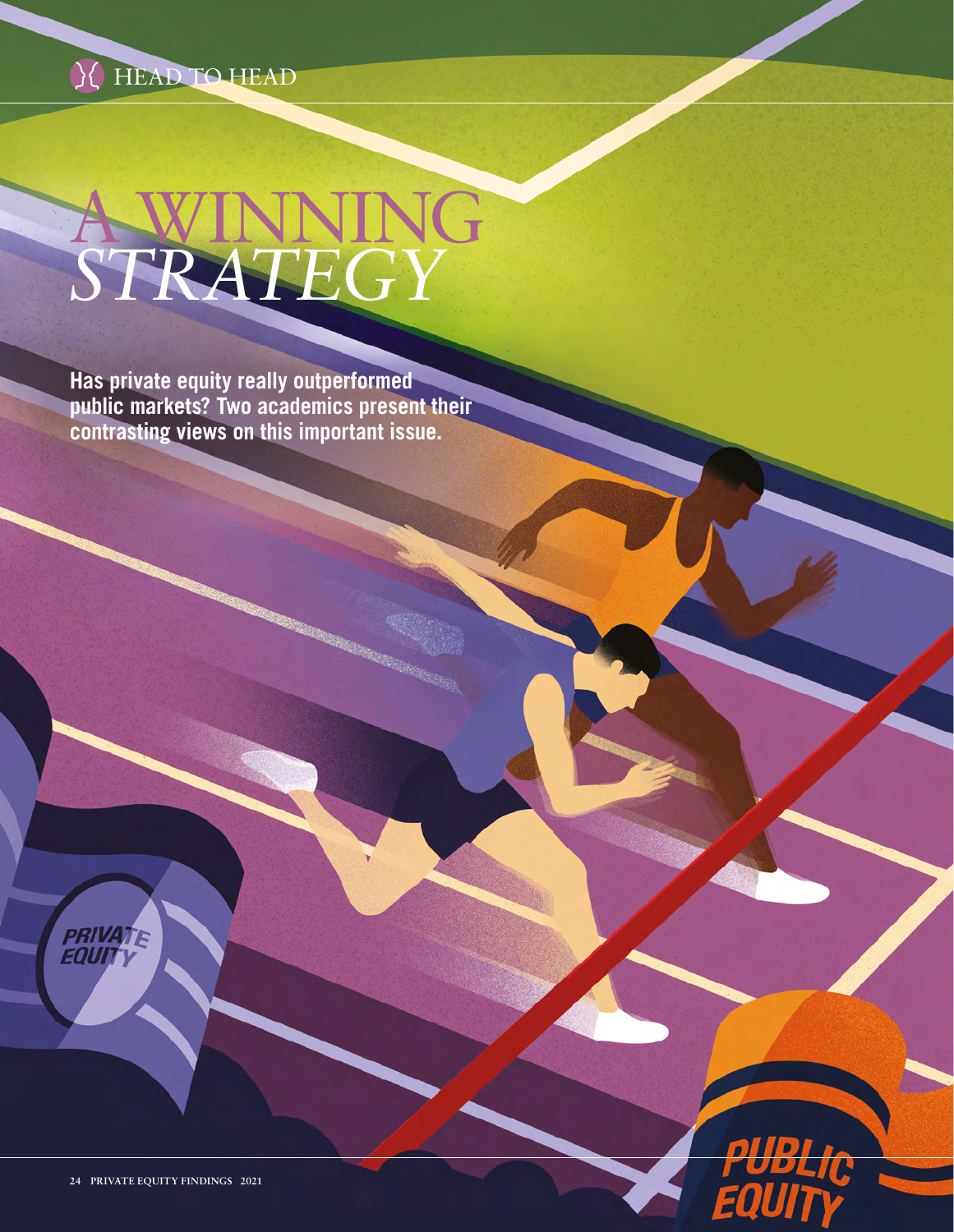

**In his recent paper, An Inconvenient Fact: Private Equity Returns & The Billionaire Factory, Ludovic Phalippou finds that performance between PE funds and public markets has been remarkably similar since at least 2006. Steven Kaplan, however, takes a different view, arguing based on his research that PE has outperformed public markets.**

## **Ludovic Phalippou**

Ludovic Phalippou is professor of financial economics at Saïd Business School, University of Oxford. With a focus on private equity and asset management, his research focuses on areas of the industry that are of interest to investors. He is the author of *Private Equity Laid Bare*.

In the 20th century, the financial<br>
economics literature studied<br>
companies' cost of capital, and<br>
a puzzle emerged: why is capital<br>
so expensive? Raising public equity in n the 20th century, the financial economics literature studied companies' cost of capital, and a puzzle emerged: why is capital the US was found to cost up to 7% of the amount raised, and raising public debt was found to be only slightly less expensive. Further exacerbating the high cost of capital, funding vehicles that intermediated between savers and public markets added significant additional expenses through fees, some of which were opaque and indirect.

The 21st century only exacerbated the puzzle. During this time, capital was diverted from public markets to private markets through vehicles such as PE funds. These funds, however, involve expensive fees: the consensus lower bound estimates for the total expense ratio is approximately 6% per year.

In addition, transaction costs associated with PE funds are large and frequent, as portfolio companies change hands every four years. To illustrate the high cost of fees, I estimated the total cost of financial intermediation for \$200bn of equity and \$400bn of debt invested (which is about the yearly volume for US PE) to be \$100bn. This must be recouped over the typical four-year holding period of a portfolio company.

For PE investors to break even, they must also recoup their cost of capital, which can be approximated using public market returns. The annual US public market return has averaged approximately 10% over the long run. This is equivalent to a 1.46x return over a four-year holding period, indicating a high cost of capital for PE investors.

There are, however, exceptions to high equity returns. First, the largest size decile of stocks returned 7.2% annually between 1996 and 2009, whereas the other nine deciles returned a more common 11.2%. Thus, any large-cap index, such as the S&P 500, underperforms smaller-stock indices over that time period. Second, indexing follows ex-ante rules which may or may not be good trading strategies. This means that different indices can perform differently from one another. The Russell 2000, for example, underperforms the S&P 600 by a wide margin, even though both are mid-cap indices. Third, emerging market stock returns in US dollars have been poor, especially over the past 10 years, as a result of foreign exchange effects.

This diversity in public market indices thus allows GPs and consultants to cherry-pick vintage years and benchmarks strategically to make relative performance appear stronger. In addition, as PE has been divided into many asset classes, it is possible to cherry-pick what is defined as PE.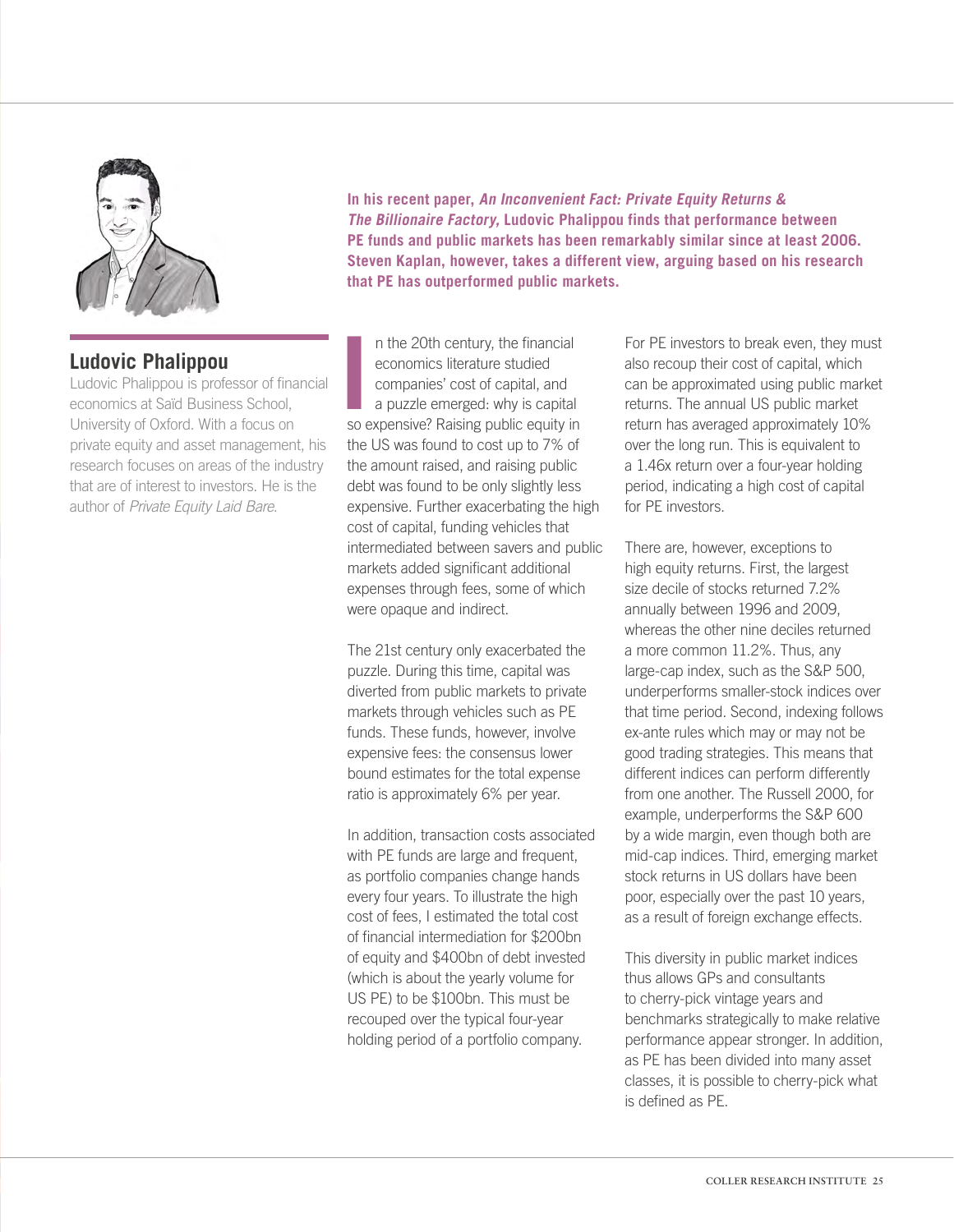

For example, funds investing in the natural resources industry have performed poorly. They can be labelled real assets and thus taken out of the PE universe. PE returns are thus stronger against the public markets if we exclude real asset funds. Similarly, an international portfolio of PE will compare favourably to global public equity benchmarks. Even if both the PE portfolio and the public equity benchmark put the same geographic weight on the US, the PE portfolio still has an advantage over the public equity benchmark. This is because emerging markets, which have historically performed poorly, make up a relatively smaller share of global PE but a relatively larger share of a global public equity benchmark.

Similarly, PE funds with vintage years from 2006 onwards will look as if they performed poorly when measured against a large-cap stock index but will look as if they performed well when measured against Russell or MSCI world indices. Performance for pre-2005 vintage funds, however, will look great against large-cap stock indices, Russell and MSCI world indices, but will look poor against mid-cap indices such as the S&P 600.

Taken together, these points emphasise the need to choose a reasonable benchmark to properly measure PE returns over time. If we compare all US buyout funds against the S&P 600, the public market equivalent (PME) is 1.10 for 1996-2005 vintages and 1.05 for 2006- 2015 vintages. Widening the sample to all PE funds yields PMEs of 1.07 and 0.99 respectively, using Cambridge Associates data. This implies that PE investments outperformed stocks of similar size by between 0% and 2% per year depending

on the exact benchmark and time-period – quite a low relative performance.

We might expect this low relative performance of PE funds to worsen, given low interest rates, which increase asset prices and decrease returns. The deterioration in performance is further exacerbated by the industry's high fixed transaction costs and fees. Yet, an odd but popular line of reasoning concludes the opposite: one obtains higher returns with more risk and illiquidity; PE has both, so it must outperform, especially in a low interest rate environment.

 "DIVERSITY IN PUBLIC MARKET INDICES ALLOWS GPs TO CHERRY-PICK VINTAGE YEARS AND BENCHMARKS TO MAKE RELATIVE PERFORMANCE APPEAR STRONGER. IN ADDITION, AS PE HAS BEEN DIVIDED INTO MANY ASSET CLASSES, IT IS POSSIBLE TO CHERRY-PICK WHAT IS DEFINED AS PE"

Another curious argument maintains that fund managers must be paid performance-based fees to incentivise hard work and strong returns. Although data is kept secret, it is easy to estimate these fees with reasonable precision. We find that investors had to reward US fund managers with a payoff of US\$370bn – despite an unimpressive relative performance. This is an extraordinary wealth transfer and another puzzle that has still to be addressed.



## **Steven Kaplan**

Steven Kaplan is professor of entrepreneurship and finance at The University of Chicago Booth School of Business, a research associate at the National Bureau of Economic Research, and associate editor of the *Journal of Financial Economics.* He is co-creator of the Kaplan-Schoar public market equivalent (PME) private equity benchmarking approach.

In his recent and widely publicised paper, Ludovic Phalippou claims that private equity fund managers have made a great deal of money without outperforming public markets net of fees. He also argues that PE return expectations going forward rely on unrealistically high increases in portfolio company earnings. However, by any reasonable measure, PE funds have outperformed public markets. While there is no guarantee that PE will continue to outperform, his second claim relies on a significant conceptual error which, when corrected, results in more reasonable PE return expectations.

Phalippou claims that PE "has returned about the same as public equity indices since at least 2006". There are many ways in which this statement is misleading, if not wrong.

First, the analysis is misleading because he chooses an unusual time period over which to measure performance